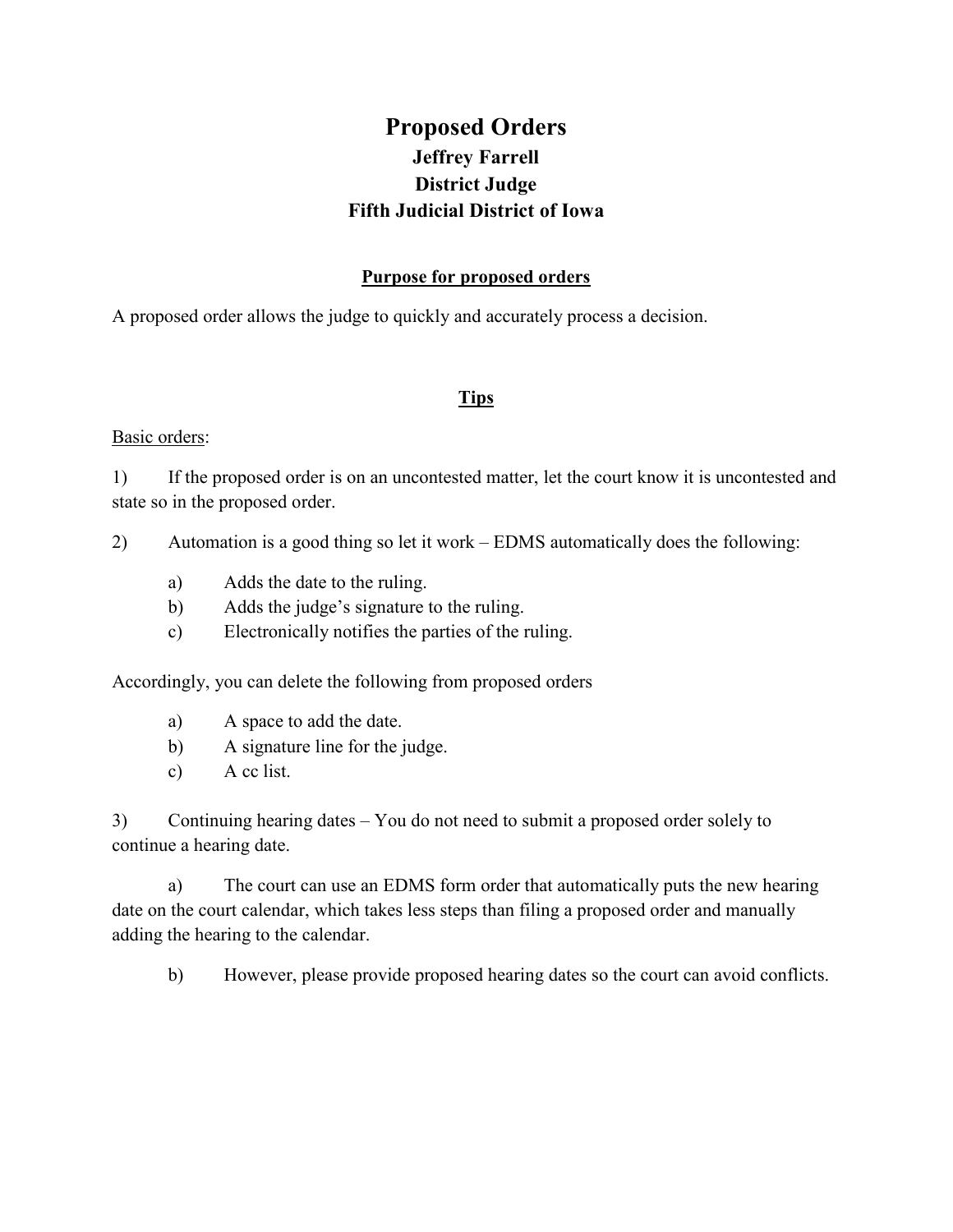Defaults/uncontested summary judgment orders:

4) Identify the location of each item for relief in the motion or make them easy to find. For example:

- a) Affidavit of amount owed or damages if attached to the petition, tell the court.
- b) Contractual rate of interest identify where in the contract.
- c) Service fees or costs include in affidavit.
- d) Contractual right for attorney fees identify where in the contract.

**Note**: If the court cannot find support for an item for relief, your request for that item for relief may be delayed or denied.

# Dissolution decrees:

5) It is very helpful to have a proposed decree with the technical aspects, such as visitation schedules and property. Even if there is disagreement, the court can easily make changes as needed on the contested issues.

 a) Ask the judge whether he or she wants proposed findings of fact and/or conclusions of law. I like to do my own, but other judges may want proposed.

# **Issues Concerning Overuse of Proposed Orders**

*United States v. El Paso Nat. Gas Co.***, 376 U.S. 651, 656-57 (1964)** – The court held a trial on an antitrust claim under the Clayton Act. After the trial, the judge announced judgment from the bench and said he would not write an opinion. The court then told the winning party to prepare findings of fact, conclusions of law, and a judgment. The court adopted the proposed decision verbatim.

The United States Supreme Court held that it would not reject the district court's findings "outof-hand" if supported by the evidence. In doing so, the court noted that finding that are "drawn with the insight of a disinterested mind are, however, more helpful to the appellate court."

*United States v. Forness***, 125 F.2d 928, 942-43 (2d Cir. 1942)** – The *El Paso* decision cited to this older circuit court decision which criticized the practice of wholesale adoption of proposed orders in more detail. The court noted the importance of fact finding versus application of law because standard of review for reversing on a fact question is more stringent than on questions of law. However, the court went further in describing the importance of independent fact findings: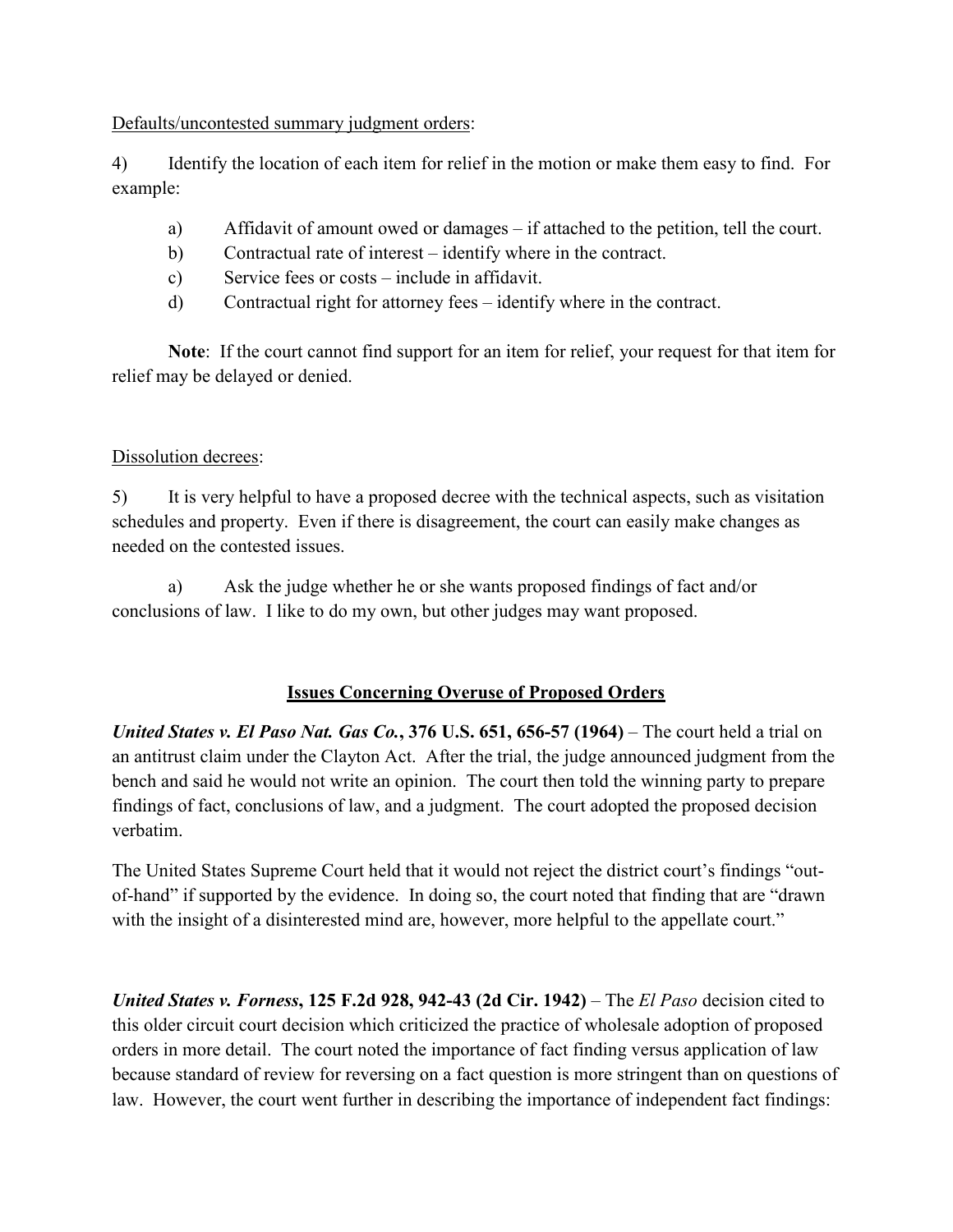It is sometimes said that the requirement that the trial judge file findings of fact is for the convenience of the upper courts. While it does serve that end, it has a far more important purpose— that of evoking care on the part of the trial judge in ascertaining the facts. . . . The trial court is the most important agency of the judicial branch of the government precisely because on it rests the responsibility of ascertaining the facts. . . . To ascertain the facts is not a mechanical act. It is a difficult art, not a science. It involves skill and judgment. As fact-finding is a human undertaking, it can, of course, never be perfect and infallible. For that very reason every effort should be made to render it as adequate as it humanly can be.

*Kroblin v. RDR Motels, Inc.***, 347 N.W.2d 430, 434-36 (Iowa 1984)** – Plaintiff's brought a declaratory judgment action concerning a stock purchase price. The district court initially issued a one-page decision finding the contract price to be \$425,015.00. The buyer filed a motion to enlarge the ruling. Twenty-two months later, the trial judge orally asked the sellers' attorney to prepare an order denying the motion. The trial judge signed and filed the order.

The Iowa Supreme Court first recognized that it is common practice to accept proposed findings and order, and that those submissions may be of great assistance to the trial court. However, the court also recognized that the whole-sale adoption of a proposed order from the prevailing party gives the impression that "the court has abdicated its role of fact-finder as well as decisionmaker." The court cited to three reasons supporting a rule that the court independently enter rulings:

> (1) the quality of the judge's decision-making process is enhanced by requiring simultaneous articulation of the judge's underlying reasoning;

(2) the parties receive assurance that their contentions have been fully and fairly considered; and

(3) appellate courts can readily ascertain the specific factual and legal bases for the court's decision.

*In re Marriage of Siglin***, 555 N.W.2d 846, 848-49 (Iowa App. 1996)** – The Iowa Court of Appeals, in a decision by now-Chief Justice Cady, confirmed the rule from *Kroblin* in a dissolution case. As stated by the court: